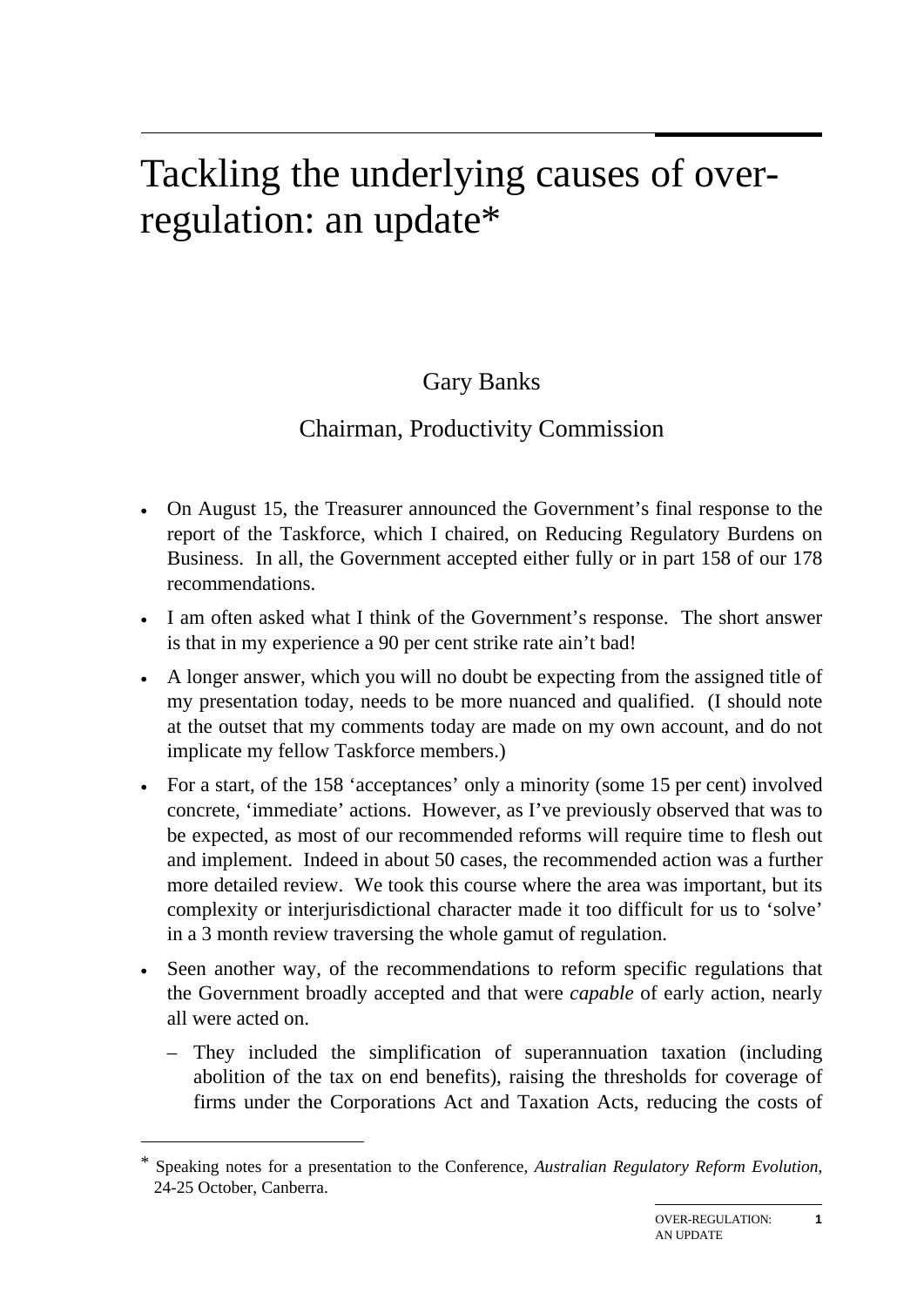business incorporation, allowing annual reports to be electronically available as the default option, allowing choice in accreditation bodies for medical devices, and a range of other matters.

- Of the rest, however, a substantial number received in principle agreement or involved a need to build on previous initiatives. Again this was to be expected, but it also means that the impact of the report at a more detailed level will only become fully evident over time as further initiatives are actually put into effect. It also underlines the importance of the Taskforce's recommendation that the implementation phase be developed around agreed timelines.
- Stepping back again to the bigger picture, the 'headline' acceptance rate was high across most of the regulatory areas we addressed.
- The two exceptions were health/aged care (one-third rejected) and taxation/superannuation (one-half rejected). The main reason given for their rejection was fiscal, either because of the potential increases in expenditure or reductions in tax revenue. The Taskforce anticipated the latter, but was of the view that it should be possible to find better ways of raising such revenue.

## **From symptoms to causes**

- Perhaps the most promising aspect of the Government's response for the longer term, has been its endorsement of the need for systemic changes within Government to address the underlying *causes* of excessive, badly designed or poorly administered regulation. In this area, the Government accepted 26 of the Taskforce's 29 recommendations, and it is here that I concentrate my remarks today.
- In its inquiry, the Taskforce became convinced that the problems we observed and that were brought to our attention, were not *aberrations*, but the inevitable outcome of how regulations were being made and administered.
- They included regulations that were (among other things) overly prescriptive, poorly targeted, duplicative, mutually inconsistent, excessive in their coverage of firms and unduly onerous in the reporting and other obligations on the firms affected.
- Such regulatory outcomes are testimony to systemic failures in how governments have been responding to the rising demands and needs of our increasingly affluent, knowledgeable and risk-averse society.
- Rather than repeat the detailed reasoning and evidence laid out in the Regulation Taskforce's report (and in a speech that I gave following the Government's interim response) let me take some licence today by characterising the problems through a hypothetical example.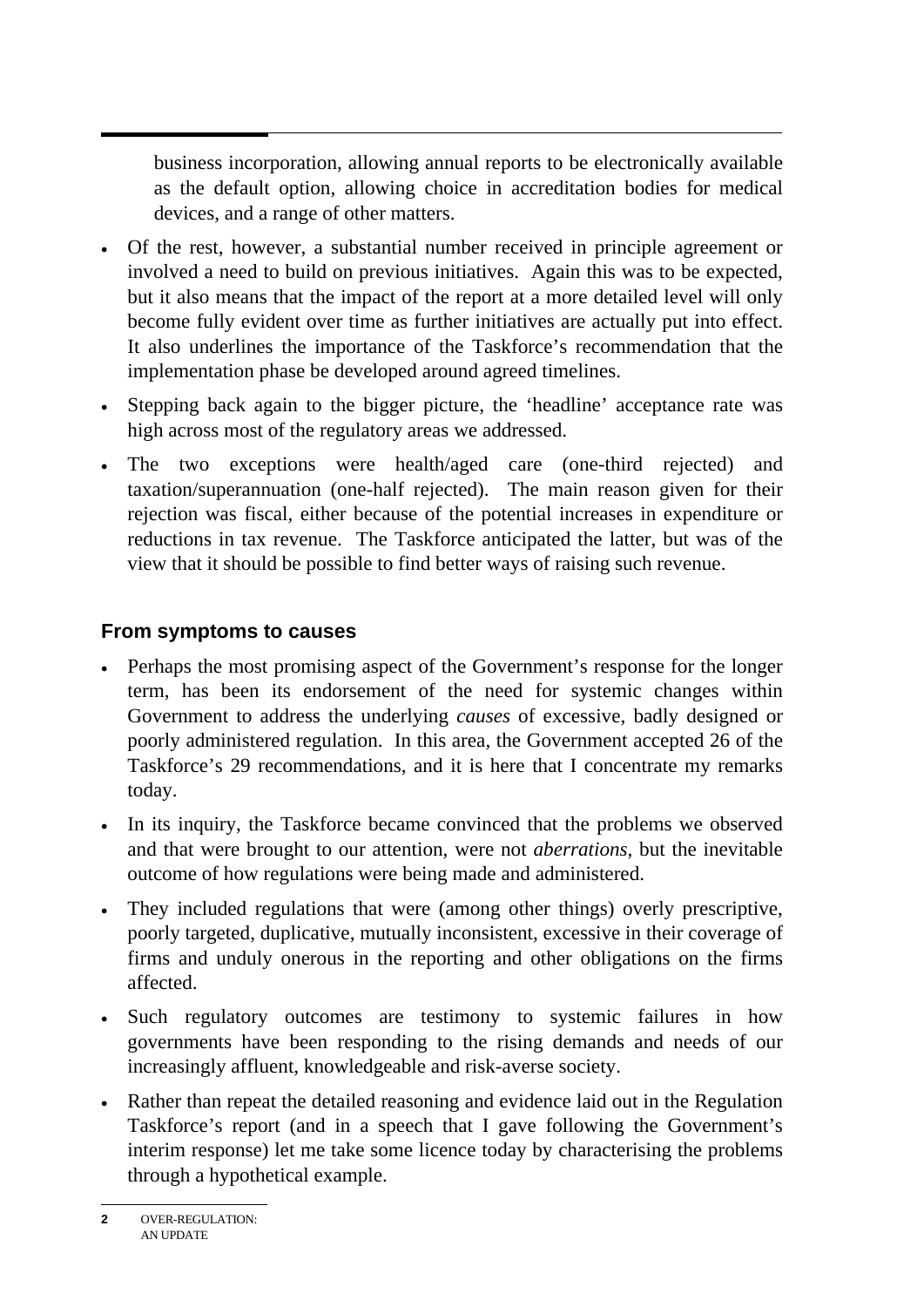# **A hypothetical regulation in the 'making'**

- A child is critically injured following a mishap with a skipping rope. On a slow news day, the story gets a run in one of the tabloids. A caller to the local radio talk show expresses alarm that these potentially lethal products are still being sold. The compere, a high profile figure, expresses concern: "Government inaction is putting our kids at risk!!" The Minister is commanded to appear on his show. In the face of some torrid questioning and innuendo, she promises that her government will take firm action to eliminate the threat posed by skipping ropes.
- Next day, the talk-back king pursues a new story (about bad language in public places). The Minister, however, feels obliged to instruct her department to take steps to put the government's new skipping rope policy into effect.
- The department gets to it. Following a couple of conversations with the Minister's office, a proposal is drafted, for Cabinet consideration, to ban skipping ropes. However, a few days before Cabinet is due to meet, someone recalls that any new regulations that may impose costs on business must have a Regulation Impact Statement, demonstrating the superiority of the preferred course of action. Panic stations!!
- A RIS justifying the ban is hurriedly put together by a junior officer and submitted to the Government's Regulation Unit, whose job it is to assist agencies and monitor their compliance with the Government's RIS requirements. The Unit naturally finds that the draft is inadequate on the key matters of demonstrating that any new government action is warranted and that a ban in any case would be the best available action. (Consternation!!)
- A second draft, responding to some of the Unit's concerns, is quickly assembled and re-submitted. On a less significant matter, or with a less extreme regulatory option (and perhaps with more time) the revised RIS may have been helped over the line. As it is, the Unit is obliged to fail it a second time.
- Time is now up, however, and the submission proceeds to Cabinet. A Coordination Comment from the Regulation Unit in the Cabinet Submission appendix notes that the RIS was not adequate. The Minister (who has not read the RIS) concludes that the Unit is being obstructionist. Cabinet, aware of the origins of the new skipping rope policy – the little girl, the public outcry – agrees to the Minister's proposed ban. (The Treasurer/Finance Minister has been briefed by his department about the adverse efficiency implications, but takes comfort from the fact that there are at least no *budgetary* implications. The Minister responsible for Industry knows that there are no local manufacturers of skipping ropes left – the last turned to importing when the tariff dropped below 15 per cent – so she too is comfortable.)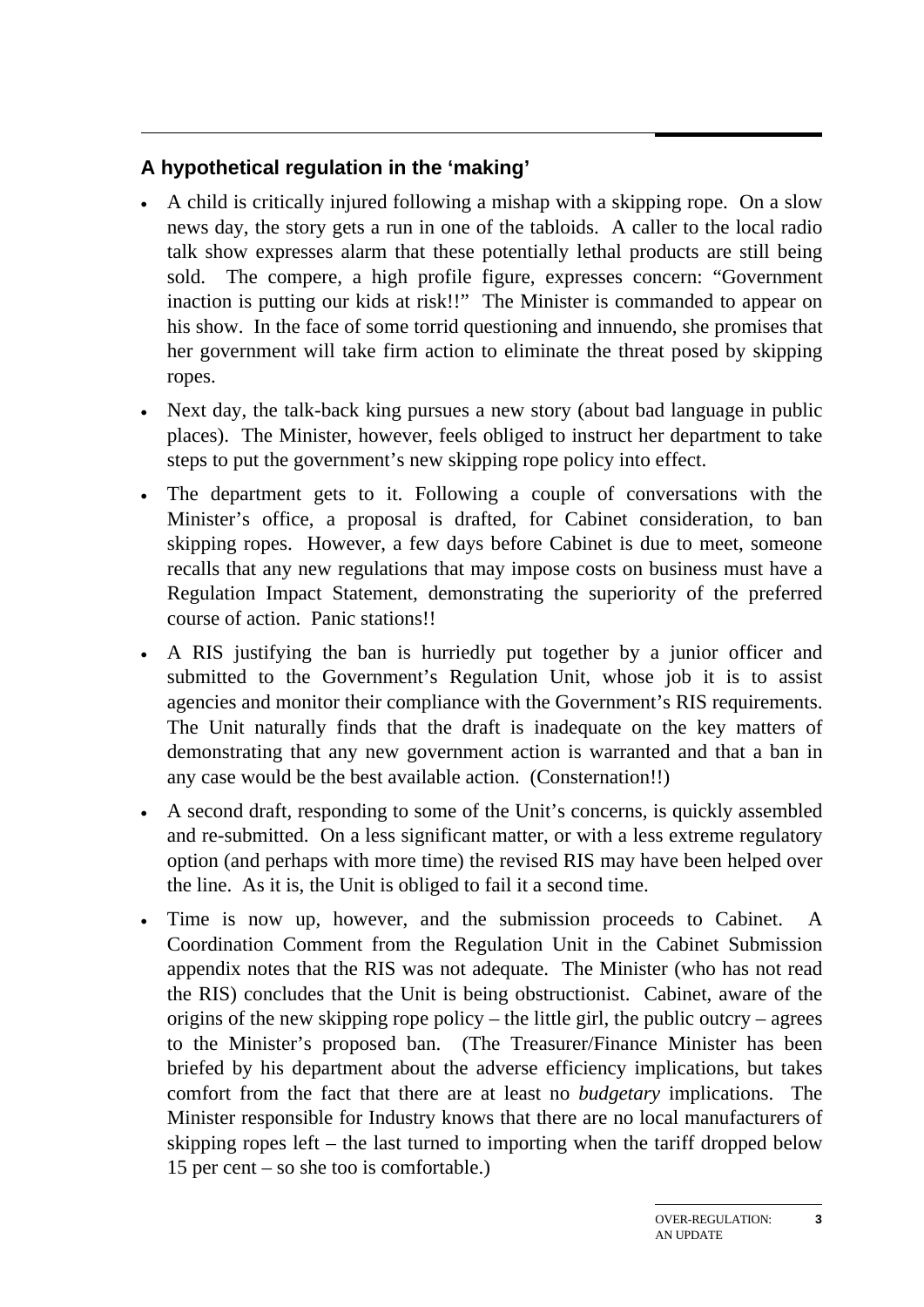- I could conclude the hypothetical there, as I think you get my drift. But this would omit the *implementation* phase, which as business groups told the Taskforce, can be as problematic as regulation-making itself in contributing to bad outcomes. So I'll go further. In this contrived example, Cabinet could have decided that a 'black letter' ban on skipping ropes was going a tad too far. (Maybe there *was* a small local manufacturer after all, perhaps in a country electorate, or maybe the already precarious relations with the main exporting country were seen as an issue). So, instead, the power to decide which skipping ropes are too dangerous for sale is delegated under a legislative amendment to the regulator.
- The regulator is now obliged to make the call on this politically tricky issue. Not being super-human, he (or she) is inclined to be cautious. He knows from painful experience that his agency will be lambasted publicly if any further mishaps occur, but receive no credit at all if skipping ropes are able to be used more liberally without mishap. So to be on the safe side, he issues a new subordinate regulation (which would again fail a cost-benefit test) placing a range of conditions on the marketing and sale of not only children's skipping ropes, but *all* devices that could conceivably be used by children "for the purpose, inter alia, of skipping or related activities".
- Things now start to get politically interesting again, because the regulator has inadvertently affected some key Australian enterprises producing a variety of products, as well as many firms (and adult consumers) who use them. Moreover, firms producing related goods are obliged to incur labelling and other costs to stop their products from being used for skipping, as well as in convincing the regulator about their compliance. Complaints are made to government at different levels by the firms' industry associations.
- Years go by. Eventually a review of the regulations is conducted possibly as part of a wider review of business redtape – and the regulatory constraints are greatly eased and their product coverage reduced.

## **Poor outcomes reflect poor processes**

- This was clearly a somewhat fanciful case study. But the reality is that a close variant of this little story could have been told based on any one of many actual examples at all levels of government, including some major regulatory initiatives.
- It therefore illustrates a number of failings in the way the legislative and other regulatory instruments of public policy have been developed in the past, which explain the poor regulatory outcomes about which business groups have understandably been so critical.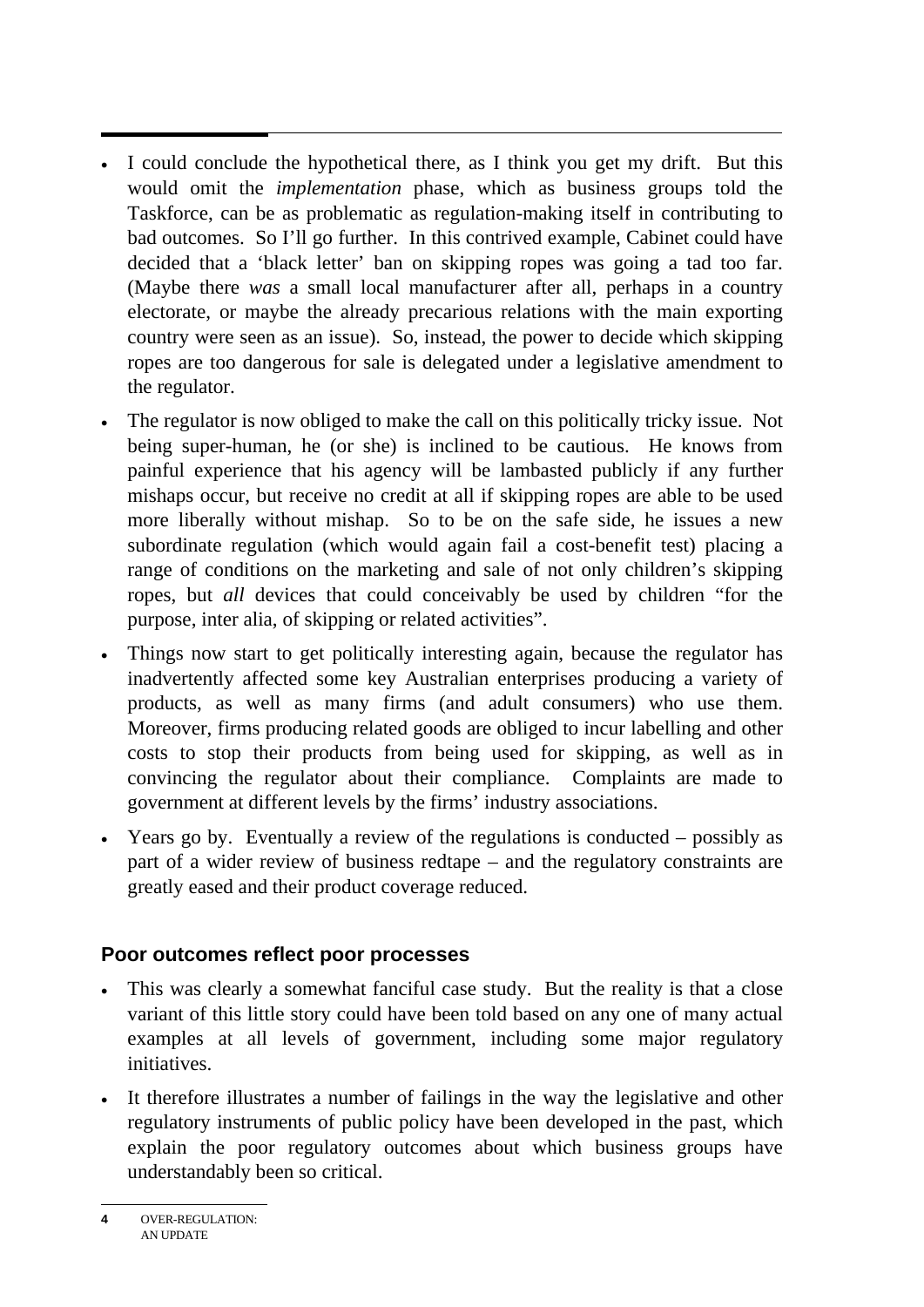- Again, I commend the Taskforce's report to you for a more detailed account, but for present purposes the key words are knee-jerk political responses, lack of analysis of costs and benefits, haphazard or limited consultation, and, above all, a 'regulate first ask questions later' culture within parts of government; a culture that is reinforced by a perception within the wider community itself that government action equals regulation.
- This is notwithstanding the fact that all governments have processes in place that require them to analyse the case for intervention and assess the impacts of alterative options – with this all being set out transparently for decision makers, as well as for those directly affected and the wider community, in a Regulation Impact Statement. Business groups were supportive of those processes, but critical of the failure of government to properly implement them.
- The Taskforce's recommendations were designed to build on and strengthen existing requirements at the Commonwealth level in four key areas:
	- improving regulation-making processes through stricter obligations on policy departments and regulatory agencies to undertake better analysis and effective consultation;
	- improving the performance of those administering regulation by clarifying policy intent, sharpening accountability and achieving better communication and interaction with those being regulated;
	- ensuring that regulations are coherent and consistent across jurisdictions; and
	- ensuring that they remain appropriate over time, through the use of tighter sunset provisions and periodic reviews.
- It is not my intention to go through all our specific recommendations in these areas. They can be readily found in our report. What I can more usefully do, in light of the Australian Government's acceptance of most of those recommendations, together with some additional initiatives, is set out my understanding of how regulatory processes are intended to operate in the future. I will then discuss a number of ongoing issues and challenges in getting the best out of this system.

#### **Some key features of the Australian Government's new regime**

The new regime differs from the old in several crucial respects –

• Firstly, the bar has been raised in terms of the procedural and analytical requirements in making regulation, including a need to estimate likely compliance costs using an IT-based tool, the Business Cost Calculator, to undertake consultations consistent with principles established by Government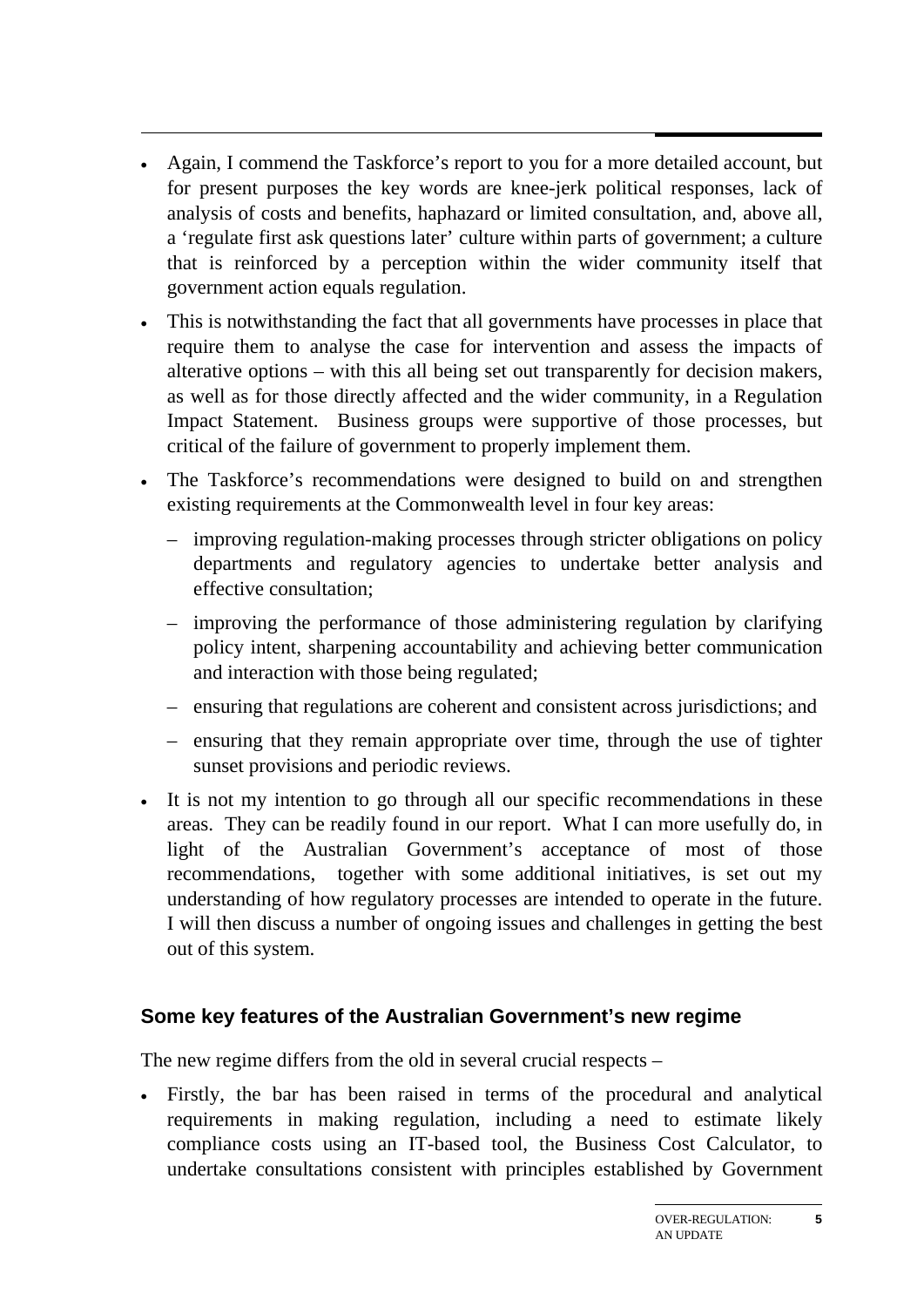and to explain why existing regulation is inadequate – all of this being documented in a regulation impact statement where there are significant impacts on business.

- Secondly, where a regulatory proposal fails to satisfy these (and other) requirements, the proposal will be precluded from going any further, unless exceptional circumstances demonstrably warrant such a breach. In that case, however, the regulation will need to undergo a post-implementation review within 1-2 years.
- Thirdly, the assessment of compliance will continue to be independently made by a successor body to the ORR, within the Productivity Commission, named the Office of Best Practice Regulation. Relative to its predecessor, this body will have additional functions relating to oversight of the BCC, annual regulatory plans and post-implementation reviews and an increased role in assisting agencies improve their regulatory assessments, including through costbenefit and risk analysis. To discharge these functions, additional resources have been allocated to it.
- Fourthly, in addition to the increased disciplines on regulation-making, regulatory bodies will face some significant changes to their 'incentives environments' facilitating an approach to their regulatory responsibilities that balances competing objectives and is proportionate to the risks involved. The key changes include Ministerial Statements of Expectations, enhanced performance reporting, consultation protocols and stakeholder forums, codes of conduct, and timely review processes.
- Fifthly, the Government has agreed to pursue action within CoAG in areas of regulation where lack of consistency was identified as a major problem. Ten 'hot spots' for reform have been agreed under the CoAG's National Reform Agenda. Also the Productivity Commission has been asked to develop a framework of indicators to benchmark regulatory performance across jurisdictions over time.
- Finally, the stock of regulation will be *systematically* reviewed over time, rather than through ad hoc initiatives. Henceforth, any legislation not already subject to in-built review, or regulatory sunsetting, will be screened for a review after five years. In the meantime, over the next five years, the Productivity Commission will conduct annual targeted reviews and establish further reform agendas spanning all areas of regulation across the economy.
- The only recommendations in this stream which the Government rejected outright, related to proposed amendments to the Legislative Instruments Act to embed agreed best practice requirements and to shorten sunset periods for subordinate regulation. Also, rather than assign responsibility for overseeing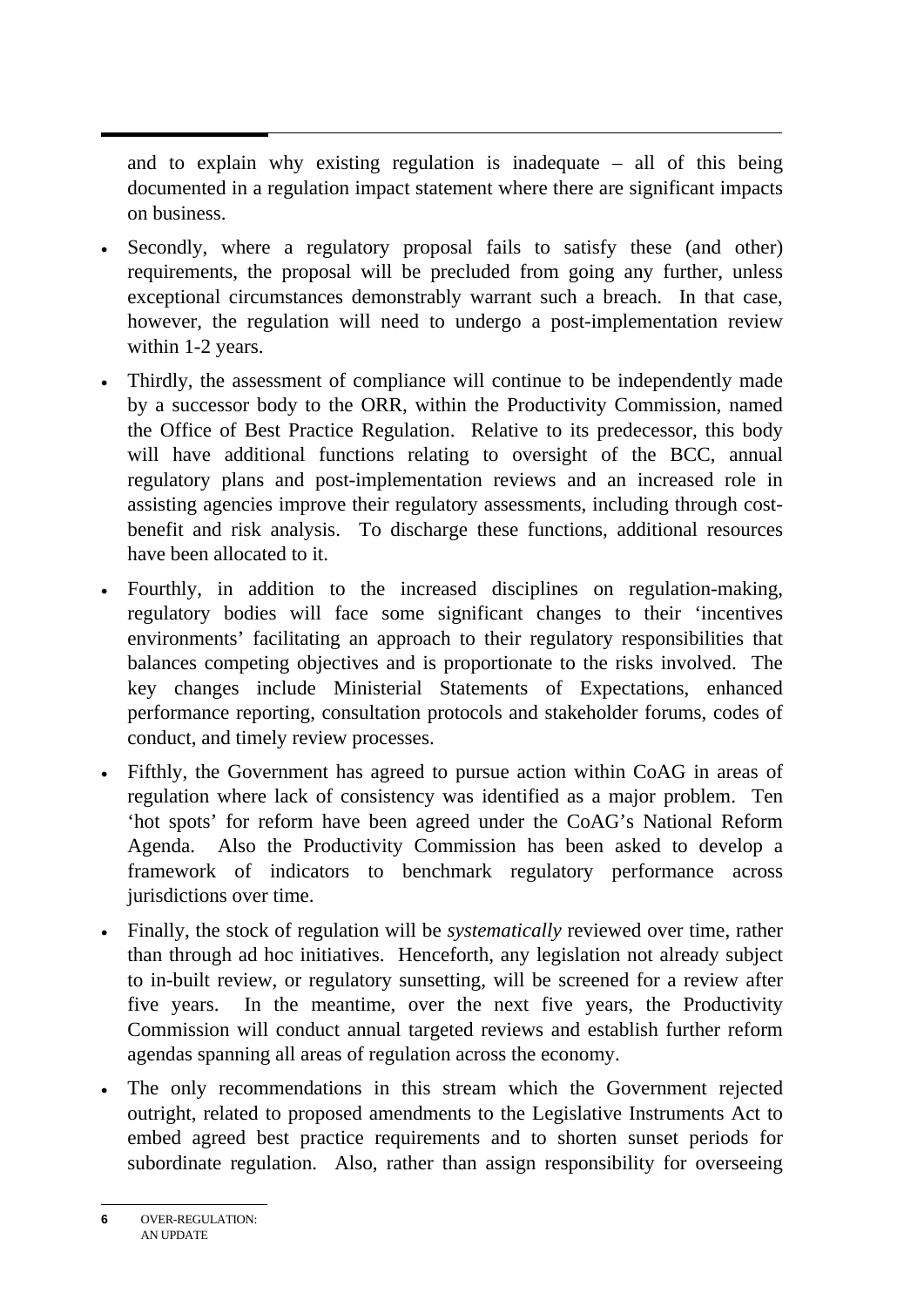good regulatory practice to a single Ministerial 'champion' in Cabinet, the Government underlined the need for *all* Ministers to ensure that best practice is achieved, with the Treasurer's portfolio having lead responsibility for regulation reform matters.

• All of this represents a considerable advance over previous arrangements in addressing the underlying causes of over-regulation. However, even the most promising chickens should not be counted before they hatch. A number of implementation issues and challenges still need to be successfully handled for the reforms to have their intended effects.

## **Issues and challenges**

- The most fundamental and formidable challenge is to bring about *cultural* change within the institutions of government responsible for regulation. While the new regime *is* a significant improvement over the previous one, a number of changes are more a matter of degree. Most elements were at least implicitly present in the previous regime: it's just that they were often not properly implemented.
- So why should we expect better performance against higher standards? The answer depends on the extent to which the incentives facing regulatory bodies change, and their capability is improved, under the new arrangements.

## *Stronger gate-keeping*

- Looking at incentives first, for reasons already given, the forces behind a 'regulate first, ask questions later' approach within government are strong. Formal requirements to undertake a RIS etc. have to date not been an adequate counterweight. Exposure of the poor compliance records of particular agencies, after the event, in the Productivity Commission's annual publication *Regulation and its Review*, may have produced some individual conversions, but arguably they have not been deeply held. There has been no real trend improvement in more recent years (as the forthcoming report covering the most recent year demonstrates).
- What has been most lacking is enduring tops-down support for good regulatory practice within government, including effective sanctions where there is a failure to achieve minimum standards.
- The latter is particularly important, since history tells us that while governments (at all levels) have occasionally taken significant steps to improve regulatory practices, the impact of such reforms on actual regulatory behaviour tends to be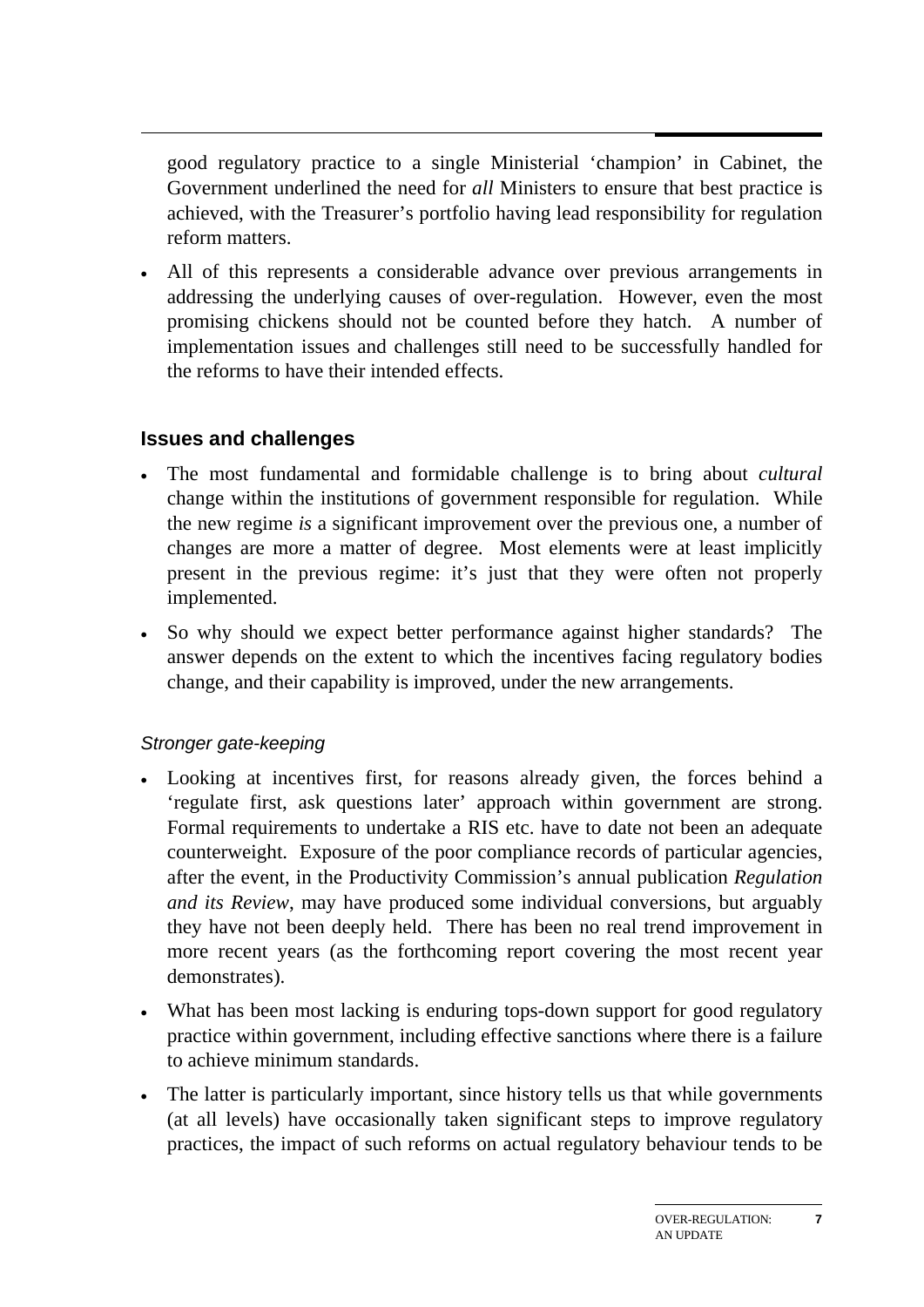temporary. Over time, the initial political interest wanes, standards lapse and old ways eventually reassert themselves.

- Achieving a *sustained* improvement requires institutional or procedural reforms that can entrench good process in the day-to-day workings of government. Australia has arguably secured this in a number of key policy areas in the past couple of decades, including monetary policy and elements of National Competition Policy, and our economic performance has reaped the benefits. However, while we have also made significant progress in establishing the elements of good regulatory *process* – indeed, the Commonwealth's Best Practice Principles were originally adopted by the OECD – we have not succeeded in embedding them in regulatory *practice*.
- Thus in my view the Government's commitment to strengthening the 'gate keeping' arrangements – such that a failure to meet the new requirements will prevent a regulatory proposal from proceeding – is potentially the most crucial feature of the regime. If effectively implemented, the stricter gatekeeping arrangements could transform the incentives on government departments and regulatory agencies to take the best practice principles seriously. For example, a common deficiency in regulation-making, which generally becomes apparent when a RIS is finally put together, is a failure to adequately define 'the problem' in the first place and to explain why government intervention could help. (As in my skipping rope story, a bit of thought at this initial stage may be sufficient to show why action would be futile or costly.) Under the new regime, lack of attention to these important threshold considerations could bring unstuck the whole policy initiative. Accordingly, the incentive to address these matters right at the beginning of the policy-development (or regulation-making) process should be heightened.
- The Government has recognised the significance of gatekeeping discipline to the success of the new regime by making the Prime Minister the arbiter of whether there may be exceptional circumstances warranting a leave pass from the best practice requirements. Early decisions on such petitions will be instrumental in conditioning expectations throughout government about required standards.

## *Post-implementation reviews as a fail safe*

• For those few cases where there may be legitimate reasons for by-passing the requirements, the Government has agreed that a post-implementation review should be held within 1-2 years. This is an important safeguard against any unintentional consequences of such regulation persisting. Keeping track of those cases will fall to the new OBPR, which should also advise/determine the nature of the review, to ensure that compliance costs or any other emerging issues can be properly addressed.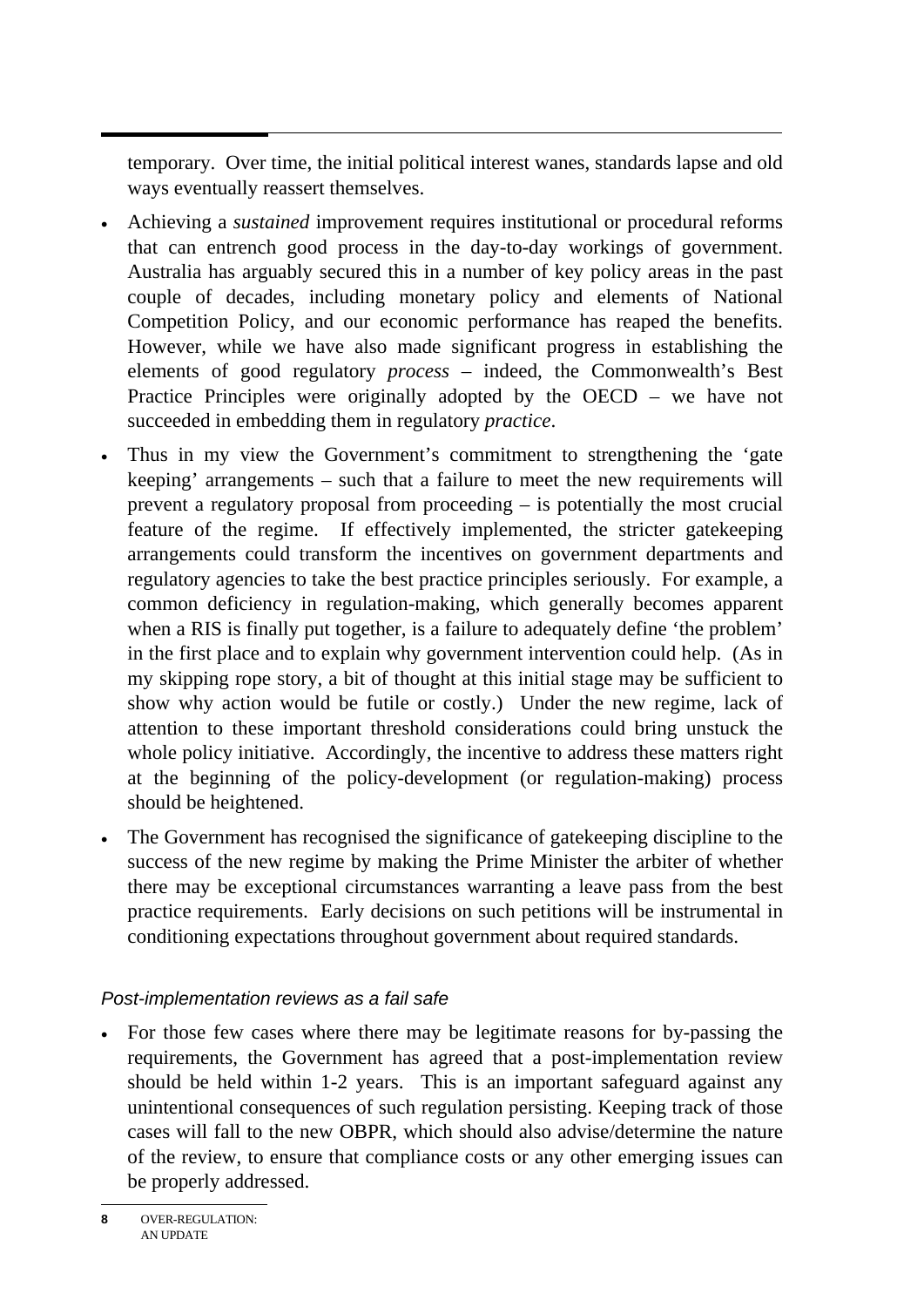• Unlike the separate stream of five-yearly reviews, which in the interests of cost-effectiveness should only be conducted where preliminary screening reveals significant problems, post-implementation reviews will need to be mandatory, since the regulations were introduced without the benefit of the usual assessment process.

#### *Establishing the Office of Best Practice Regulation*

- The Government's preparedness to introduce sanctions on non-compliance has effectively given the new Office more power than its predecessor. Judgements made by the OBPR will essentially determine whether regulatory proposals can proceed. This could be expected to increase the external pressures on that body and underlines the importance of its continuing independence from the executive arms of government.
- Importantly, the OBPR will be more than a watchdog on compliance; it will also play a greater role than its predecessor in providing training and technical assistance to officials, and has been granted additional resources for this purpose. In other words, it will assist in capacity building within departments and agencies, to help them meet the higher standards of analysis that are now required.
- This dual role as referee and coach poses some obvious challenges. In particular, to discharge the refereeing role appropriately, its coaching needs to be focussed more on generic capability than on the development of options in specific cases. That said, from my observations on what can sometimes pass for policy analysis, there is much that can be done by the new Office to educate officials in the rudiments of good regulatory practice, short of it crossing the line into policy development territory.
- At a more practical level, there is much to do to build up the OBPR's own capacity and capabilities, in order for it to perform the additional tasks assigned to it and handle the extra volume of activity. For example, as noted, the Office will shortly take over responsibility for developing and overseeing use of the Business Cost Calculator, annual regulatory plans, etc., which have previously been with the Office of Small Business (in DITR). A special Cost-Benefit Unit is being established, to provide a centre of expertise and advice to agencies in the use of such a framework. The skill shortages confronting other parts of our buoyant economy are also evident here. Recruiting capable people with good analytical and communication skills is not easy and will take time. Meanwhile, we have been seeking secondments from among departments to help establish critical mass more quickly, while maintaining necessary standards.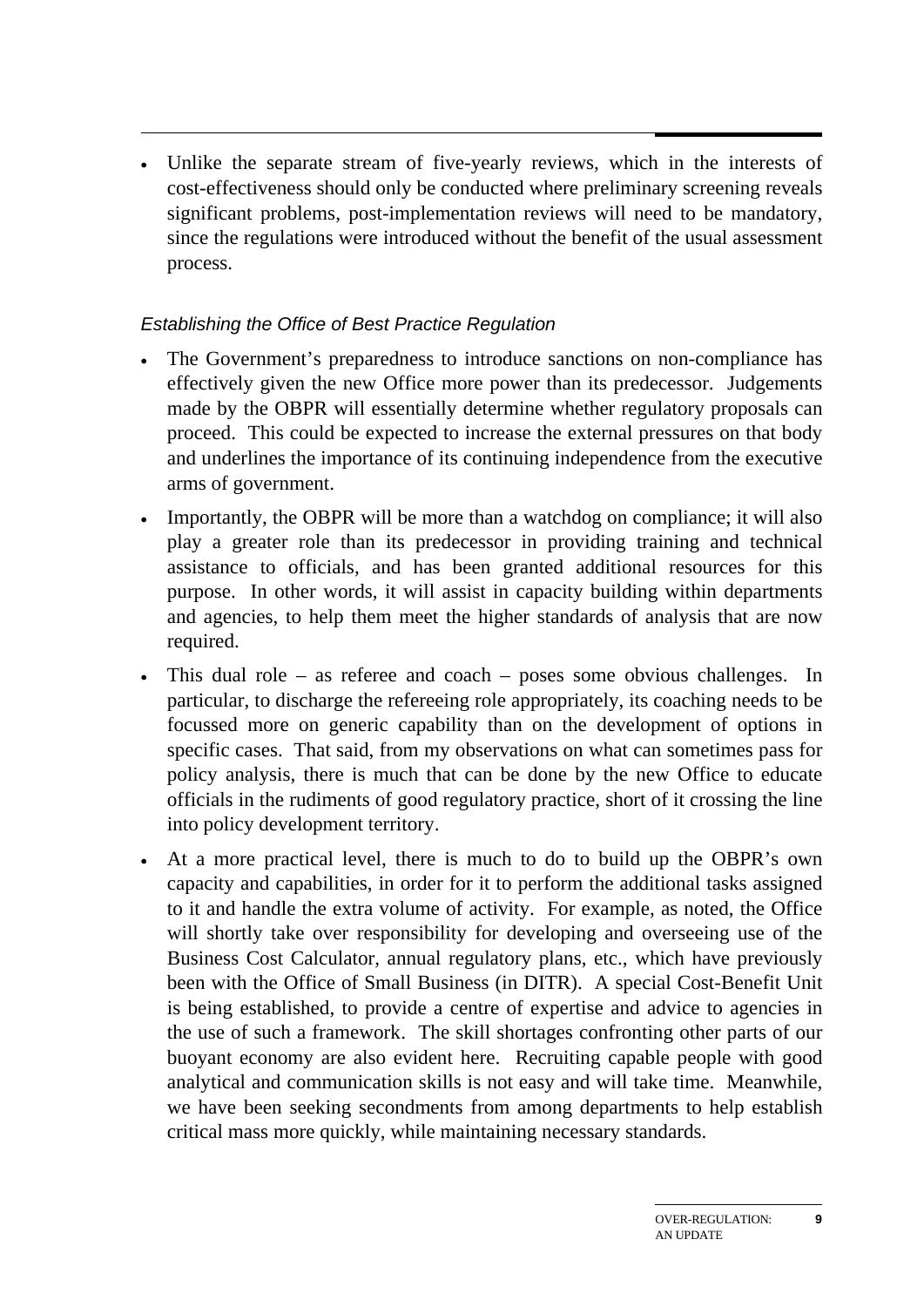## *Building capacity within departments/agencies*

- Perhaps related to such capacity issues, I am conscious of disquiet within the senior ranks of the Public Service about the potential additional burdens on the bureaucracy resulting from the new requirements. It is important that the new requirements be well integrated and streamlined, to avoid unnecessary complexity, duplication etc., and this is currently receiving much attention from those overseeing implementation of the new regime. Beyond that, however, I must confess that I find it hard to be *too* sympathetic, especially considering the wider costs and benefits at stake for the community as a whole.
- True, the Cabinet's decision that all regulatory proposals involving potentially non-trivial compliance costs must have those costs quantified using the Business Cost Calculator, is a significant additional commitment, especially if done well. Even so, the majority of regulations proposed in any year have negligible business impacts and would be quickly screened out of the need to do a full BCC analysis (a 'Quickscan' module has been developed for such assessments). Of those that do proceed, because compliance burdens are an issue, a BCC report will in many cases yield useful information about the most cost-effective approach. (I understand that there have already been cases of regulatory proposals being substantially revised in light of costs revealed by the BCC.)
- As for the RIS process (to which the BCC is one important input) while there have been complaints about the burdens imposed, the facts are that in 2005-06:
	- only 96 regulatory proposals out of around 2600 (4 per cent) were assessed as needing to prepare a RIS;
	- and the average salary cost of RISs prepared was \$5000.
- At face value this does not look onerous. Indeed the average cost of preparing a RIS is a tiny fraction of the average consultancy contract these days, and may well be lower than it should be if done properly.
- The real source of the burden on government in many cases, is more likely to come from RISs being done at the last minute, or the need to do *new* work for the RIS, when it should have already been done in the normal course of policy/regulation development. The RIS is merely a written account of elements that are essential to good public policy: namely, establishing a case for government intervention and determining which option would be most appropriate. This should only be burdensome when decision-making has taken a short cut – and perhaps in that situation it *deserves* to be!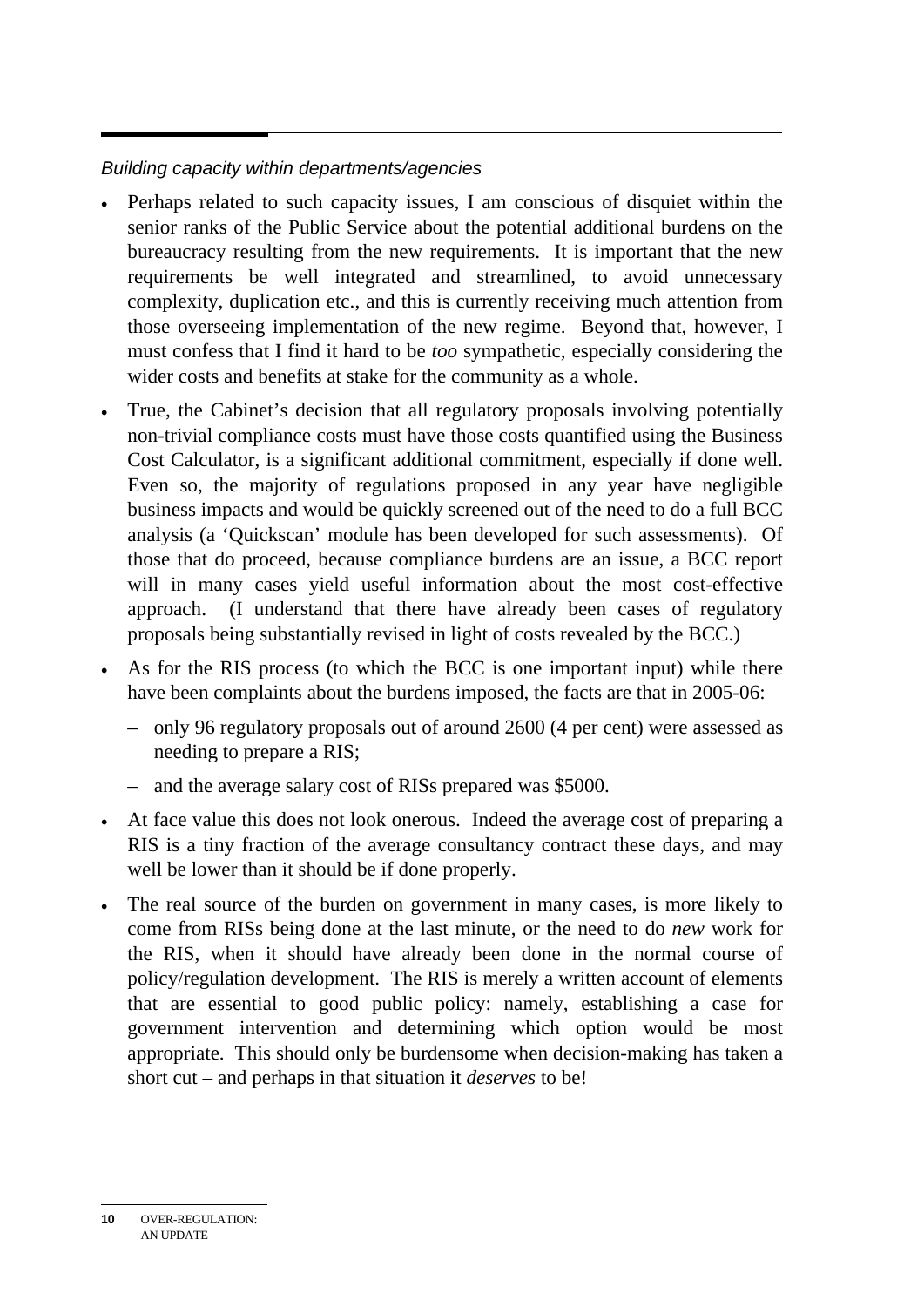#### *Improved consultation*

- The Government agreed with the Taskforce about the overall inadequacy of consultation by many departments and agencies when making regulatory decisions. It endorsed as a key principle of good regulatory process that "there needs to be effective consultation with regulated parties at all stages of the regulatory cycle." And it accepted the Taskforce's recommendations for a whole-of-government policy on consultation requirements, setting out bestpractice principles relating to when and how consultation should take place, and a website portal enabling any business to find out what is happening and register an interest.
- While this policy will undoubtedly require some additional effort on the part of departments/agencies, the Taskforce was in no doubt that this was justified and could potentially yield significant improvements in regulatory outcomes.
- Given that the Government's new policy principles on consultation will need to be pitched at a relatively high level to be generally applicable, assessing whether performance is adequate in practice will be another important duty of the OBPR. As in the past, the standards expected will vary according to the significance and potential impacts of the regulation in question. At one extreme, for example, a regulation with only moderate impacts on a specific section of business, may need only relatively low key and targeted consultation; at the other extreme, a major piece of legislation, significantly affecting a cross-section of business and the community, may require a policy 'green paper' and formal submissions. In all cases, though, it is fundamental that those being consulted have an early opportunity to comment on options being considered and, at a later stage, to give feedback on the detail (which, as the saying goes, is where the 'devil' often is).

#### *A combined effort is needed*

In this, as in other aspects of the new requirements, change is likely to be more substantial and enduring if it is evolutionary rather than revolutionary. The Office of Best Practice Regulation will be playing its part in assisting officials to understand what good regulatory practice involves, and will progressively raise the compliance bar as familiarity and experience with the new regime grows. For their part, policy departments and regulatory agencies will need to ensure that the training of relevant officials in the new processes, and in good regulatory practices generally, is given priority, and that there are the resources and systems in place to ensure that it is put to good use. The appointment of a Senior Executive in each organisation to be the key coordinator and point of contact with the OBPR will facilitate this.